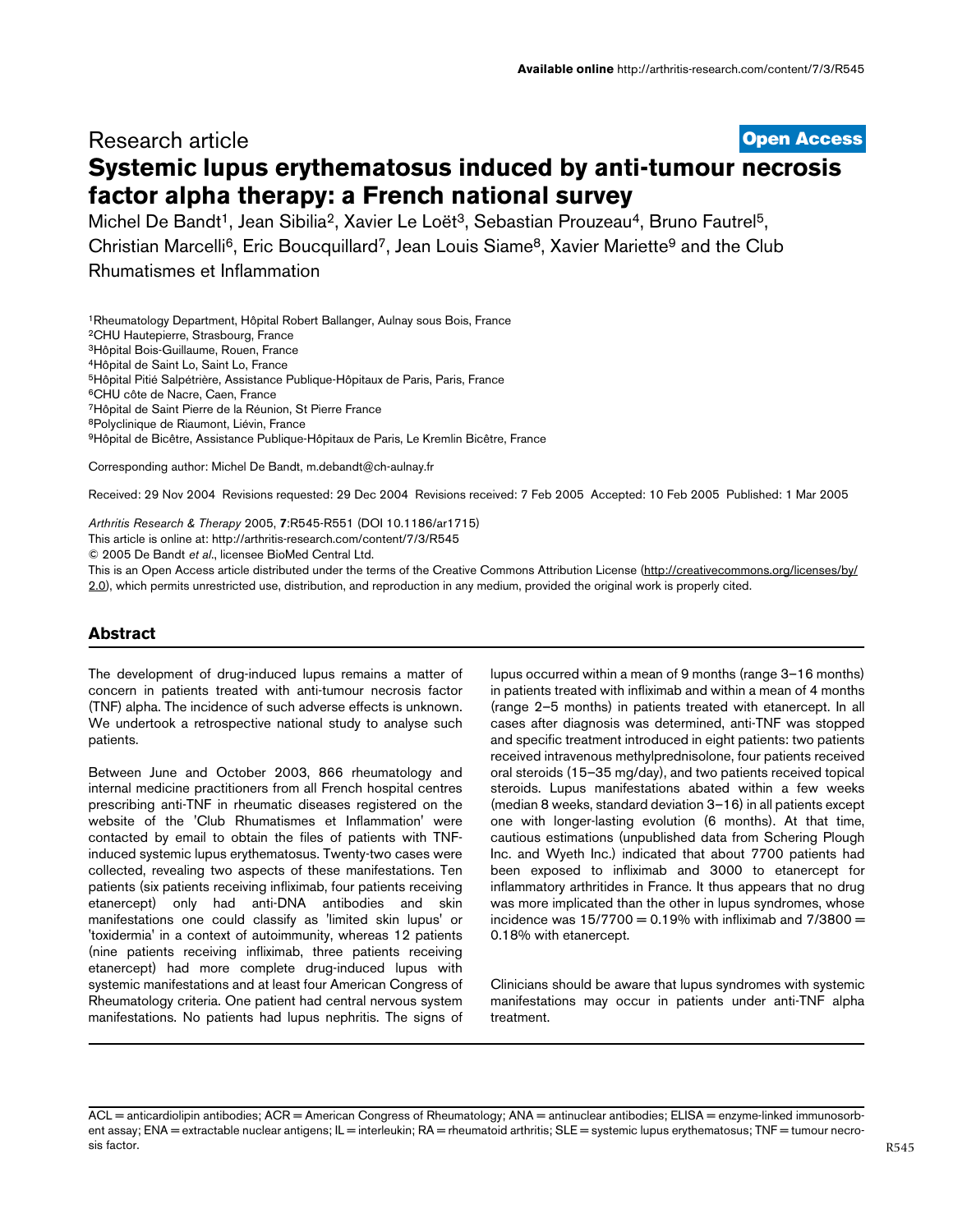## **Introduction**

Therapy with anti-tumour necrosis factor (TNF) alpha is effective for rheumatoid arthritis (RA) [1,2], with an estimated 500,000 patients being treated worldwide. The possible occurrence of drug-induced autoimmune disorders remains a matter of concern [3]because induction of autoantibodies is frequently observed in patients treated with TNF alpha inhibitors [4]. Of concern is the possible induction of lupus-like (or drug-induced lupus) syndromes, but few cases have been reported [5-7]. In all reported cases, the signs disappeared after treatment was stopped. The incidence of cases is unknown.

We report here the results of a French national survey revealing 22 cases of drug-induced lupus erythematosus (systemic lupus erythematosus [SLE]) in French patients being treated with anti-TNF alpha for inflammatory arthritides.

## **Methods**

Between June and October 2003, the 'Club Rhumatismes et Inflammation', a section of the French Society of Rheumatology, carried out a retrospective survey among all French rheumatologists and specialists in internal medicine to uncover cases of SLE with anti-TNF alpha treatment (infliximab or etanercept at that time). Eight hundred and sixty-six rheumatology and internal medicine practitioners from all the French hospital centres prescribing anti-TNF in rheumatic diseases, registered on the website of the Club Rhumatismes et Inflammation [http://www.CRI-net.com,](http://www.CRI-net.com) were contacted four times by email at 1-month intervals to obtain the files of patients with TNF-induced SLE. The study included all the patients ever known to have developed an SLE-like illness during anti-TNF treatment and not only those who developed an SLE-like illness during the 3-month study period.

As the prescription for anti-TNF alpha is limited to the hospitals in France, all the units of rheumatology using biologics were contacted. Eighteen units gave positive results, 22 gave negative results and very few (<10) did not participate. As all the units of rheumatology using biologics were contacted and most of them participated in the study, we can estimate that the survey involved almost all of the French patients treated with anti-TNF for arthritides. At that time, cautious estimations indicated that about 7700 patients had been exposed to infliximab and 3800 had been exposed to etanercept for inflammatory arthritides in France (unpublished data from Schering Plough Inc. and Wyeth Inc.).

As there are no recognized criteria for drug-induced lupus [8], we considered diagnosis in the case of: a patient with anti-TNF alpha treatment for inflammatory arthritides; a temporal relationship between clinical manifestations and anti-TNF alpha treatment; the presence of at least four American Congress of Rheumatology (ACR) criteria of SLE [9]. Musculoskeletal symptoms were taken into account only if they

reappeared with other lupus symptoms in a patient in whom they had previously disappeared under anti-TNF therapy, and isolated positive results for antinuclear antibodies (ANA) or anti-dsDNA antibodies were not considered for diagnosis, given their high frequency in patients under this therapy. Telephone calls were made to collect information in the case of missing data. Physicians were asked to provide information about the clinical status of the patients and the presence of lupus criteria. Information about the immunological status of the patients was requested (before and after the onset of the manifestations as well as after drug discontinuation).

The biological tests used for the detection of autoantibodies were an indirect immunofluorescent assay for ANA, an ELISA or Farr assay for anti-DNA antibodies, Ouchterlony's method for anti-extractable nuclear antigens (anti-ENA), and an ELISA for anti-histone, anti-Ro, anti-La, anti-SM, anti-RNP, anti-JO1, anti-Topo 1, and anticardiolipin antibodies (ACL).

## **Results**

A total of 32 patients was collected, three of which had been previously described [5]. Ten patients were ruled out due to improper diagnosis of lupus syndrome, due to pre-existing lupus syndrome or due to mixed connective tissue disease before introduction of anti-TNF alpha therapies. We observed two types of manifestations among the remaining patients.

Ten patients (six patients treated with infliximab, four patients treated with etanercept) had a diagnosis of 'anti-TNF-induced SLE' based on three ACR criteria (Table [1](#page-2-0)). None of these patients had previous signs of lupus before treatment except one with isolated positive ANA. All of them had RA with joint erosions. The mean age at onset of RA was 39 years (range 24–57 years), and the mean disease duration before onset of 'SLE' was 13 years (range 6–31 years). All patients had been treated with a mean of five disease-modifying antirheumatic drugs, including methotrexate in all cases. Before anti-TNF therapy, no patients had clinical sign of lupus, one had positive isolated ANA (1/160) without any other lupus criteria, and no patients had anti-DNA or low complement. At the time of treatment, all patients were being treated with steroids (mean 8 mg/day, range 4–16 mg/day) and methotrexate. No patient had any other drug known as a lupus-inducing drug.

The only signs were isolated skin lesions (Table [2](#page-3-0)): pruritic rash (two cases), butterfly rash (three cases), photosensitivity (two cases), purpura (two cases), chilblains (one case), in a context of autoimmunity with positive ANA and anti-dsDNA antibodies. In all cases the clinical manifestations led to ceasing the treatment with anti-TNF alpha, and the signs abated quickly thereafter (<1 month). Despite the presence of three manifestations or criteria for systemic lupus we did not consider that these patients had drug-induced SLE, but rather that they presented toxidermia associated with ANA. Moreover, all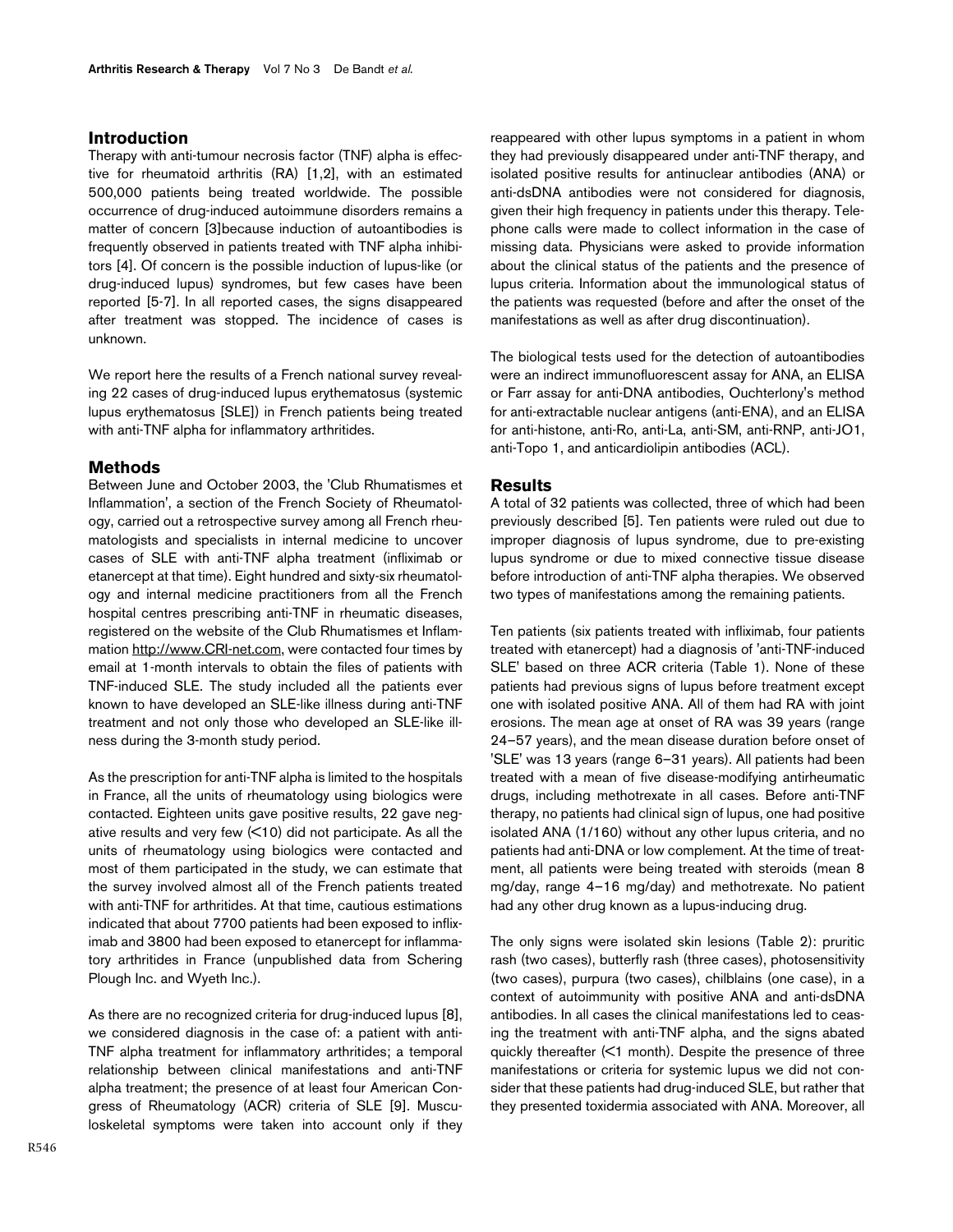### <span id="page-2-0"></span>**Table 1**

#### **General presentation of the 10 patients with 'limited skin lupus' or toxiderma in a context of autoimmunity**

| Patient        | Before anti-TNF alpha treatment<br>Autoantibody<br>Clinical signs of<br><b>Disease</b><br>lupus<br>$RF+$<br>RA, erosive<br>None |                  |      |            | During onset of symptoms          |                            |                              |  |
|----------------|---------------------------------------------------------------------------------------------------------------------------------|------------------|------|------------|-----------------------------------|----------------------------|------------------------------|--|
|                |                                                                                                                                 |                  |      | Treatment  | Duration of<br>treatment (months) | Clinical signs of<br>lupus | Biological signs of<br>lupus |  |
| $\mathbf{1}$   |                                                                                                                                 |                  |      | <b>ETA</b> | 36                                | Skin                       | ANA+, dsDNA+                 |  |
| $\overline{2}$ | RA, erosive                                                                                                                     | $RF+$            | None | <b>INF</b> | 6                                 | Skin                       | ANA+, dsDNA+                 |  |
| 3              | RA, erosive                                                                                                                     | RF+, ANA+ 1:160° | None | <b>INF</b> | 18                                | Skin                       | ANA+, dsDNA+                 |  |
| 4              | RA, erosive                                                                                                                     | RF-              | None | <b>ETA</b> | 5                                 | Skin                       | ANA+, dsDNA+                 |  |
| 5              | RA, erosive                                                                                                                     | $RF+$            | None | <b>INF</b> | $\overline{7}$                    | Skin                       | ANA+, dsDNA+                 |  |
| 6              | RA erosive                                                                                                                      | $RF+$            | None | <b>ETA</b> | 5                                 | Skin                       | ANA+, dsDNA+                 |  |
| $\overline{7}$ | RA, erosive                                                                                                                     | $RF+$            | None | <b>INF</b> | 11                                | Skin                       | ANA+, dsDNA+                 |  |
| 8              | RA, erosive                                                                                                                     | $RF+$            | None | <b>INF</b> | 3                                 | Skin                       | ANA+, dsDNA+                 |  |
| 9              | RA, erosive                                                                                                                     | $RF+$            | None | <b>ETA</b> | 12                                | Skin                       | ANA+, dsDNA+                 |  |
| 10             | RA, erosive                                                                                                                     | $RF+$            | None | <b>INF</b> | 13                                | Skin                       | ANA+, dsDNA+                 |  |

ANA, antinuclear antibodies; dsDNA, double-strand DNA; ETA, etanercept; INF, infliximab; RA, rheumatoid arthritis; RF, rheumatoid factor; TNF, tumour necrosis factor; +, positive; -, negative.

of these clinical manifestations are not specific for lupus. Unfortunately no skin biopsy was performed.

Biological signs were positive results for ANA in all patients (new onset or rise in titre, range 1/160–1/250°; three patients with a speckled pattern, seven patients with a diffuse pattern). A new onset of positive results for anti-dsDNA antibodies in the 10 patients was noted by ELISA. None had any other biological and/or immunological manifestations of lupus. No confounding agent was involved in the occurrence of ANA and anti-dsDNA.

Twelve other patients (10 females, two males; nine patients receiving infliximab, three patients receiving etanercept) had a diagnosis of drug-induced systemic lupus supported by the presence of at least four ACR criteria (Tables [2](#page-3-0) and [3](#page-4-0)). Eleven patients had erosive and destructive RA and one patient had severe psoriatic arthritis. The mean age at onset of RA was 36 years (range 14–54 years), and the mean disease duration before onset of SLE was 16 years (range 3–40 years). All patients had been treated with a mean of five disease-modifying antirheumatic drugs (range 2–8), including methotrexate in all cases.

Before anti-TNF therapy, no patients had clinical sign of lupus, three had positive ANA (range 1/160–1/1280), one of these (the patient with the highest level of ANA) had one time a limit positive anti-dsDNA titre (ELISA test, 46 UI; normal value <40), and nine had negative results. The two other patients with positive ANA had positive anti-Ro antibodies, and a clinical history of secondary Sjögren syndrome. None of the three patients with positive ANA had any other sign or lupus criteria (Table [2\)](#page-3-0). Eleven patients had a typical history of severe and erosive RA and one patient a history of severe psoriatic arthri-

tis. At the time of treatment, all patients were being treated with steroids (mean 9 mg/day; range 5–15 mg/day) and methotrexate (except one patient on etanercept alone).

Clinical signs were skin manifestations in 11 patients (papules, alopecia, rash, butterfly rash, photosensitivity), general manifestations in nine patients (fever, weight loss, asthenia), reappearance of polyarthritis in six patients, inflammatory myalgias in four patients, serositis in three patients, deep vein thrombosis (twice) in one patient, lung disease (life-threatening pneumonitis) with pleuritis in one patient, and neuritis of the third cranial nerve in one patient. No case of nephritis was found. The mean ACR criteria number was 5.5 (range 4–7).

Skin lesions were largely symmetrical (arm, face, trunk) and not at injection sites (in the case of etanercept). Histological analysis (four patients) revealed atrophy of the epidermis, necrosis of some keratinocytes, and perifollicular and perivascular lymphocytic infiltration in the dermis without vasculitis. No indirect immunofluorescent test was performed. The patient with deep vein thrombosis also had positive ACL antibodies. Articular symptoms were taken into account only if they reappeared with other lupus symptoms in a patient in whom they had previously disappeared under anti-TNF therapy and/or were different from previous complaints.

The patient with optical neuritis had no previous sign of multiple sclerosis before treatment with infliximab; she had an isolated neuritis of the third cranial nerve, with malar rash and autoantibodies. The lumbar puncture was normal. Magnetic resonance imaging showed an isolated hyper signal of the third cranial nerve. Extensive research for other manifestations of multiple sclerosis was performed without success. The presence of the neurological manifestations with other clinical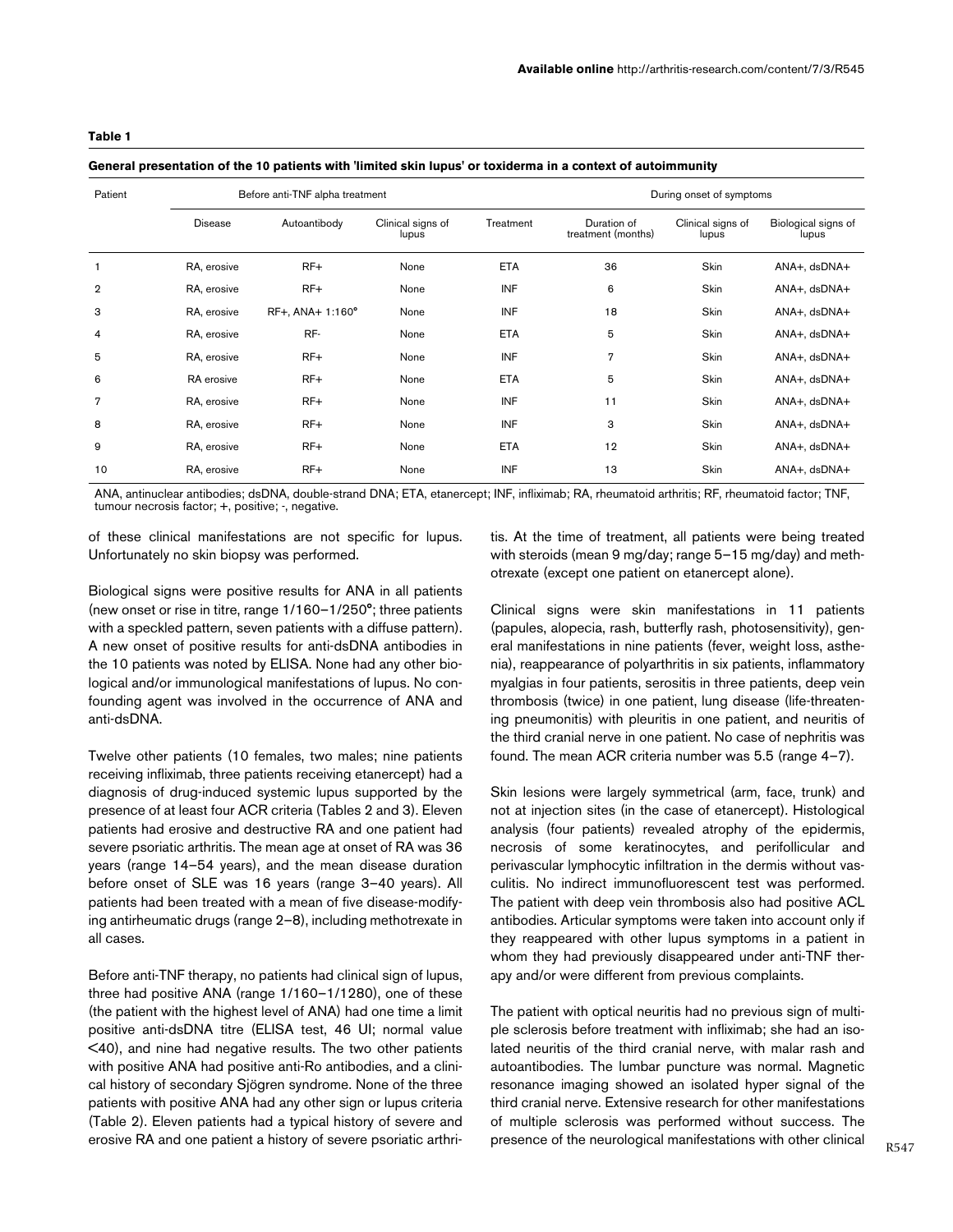#### <span id="page-3-0"></span>**Table 2**

#### **General presentation of the 12 patients with 'complete lupus'**

| Patient        | Before anti-TNF alpha treatment |                             |                            |            | During onset of symptoms          |                                                |                                                                                                 |  |
|----------------|---------------------------------|-----------------------------|----------------------------|------------|-----------------------------------|------------------------------------------------|-------------------------------------------------------------------------------------------------|--|
|                | <b>Disease</b>                  | Autoantibody                | Clinical signs<br>of lupus | Treatment  | Duration of<br>treatment (months) | Clinical signs of lupus <sup>a</sup>           | Biological signs of lupus                                                                       |  |
|                | RA, RF+, erosive                | None                        | None                       | <b>INF</b> | 27                                | General, skin, serositis,<br>lung              | ANA+, dsDNA+, ACL+,<br>leucopenia, thrombopenia, ENA+                                           |  |
| $\overline{2}$ | RA, RF+, erosive                | ANA+, Ro+                   | None                       | <b>INF</b> | 4                                 | General, skin (3), arthritis                   | ANA+, dsDNA+, histone +                                                                         |  |
| 3              | RA, RF+, erosive                | ANA+, Ro+                   | None                       | INF        | $\overline{2}$                    | Skin, myalgias, arthritis                      | ANA+, dsDNA+, ENA+,                                                                             |  |
| 4              | RA, RF-, erosive                | None                        | None                       | <b>ETA</b> | 4                                 | General, skin (2), myositis                    | ANA+, dsDNA+, ACL+, low C4,<br>ENA+                                                             |  |
| 5              | RA, RF+, erosive                | None                        | None                       | <b>INF</b> | $\overline{4}$                    | Skin (3), myositis, arthritis,<br>pericarditis | ANA+, dsDNA+, ACL+, CPK,<br>lymphopenia                                                         |  |
| 6              | RA, RF+, erosive                | ANA+, dsDNA+<br>limit value | None                       | <b>ETA</b> | 5                                 | General, skin                                  | ANA+, dsDNA+, thrombopenia,<br>leucopenia                                                       |  |
| $\overline{7}$ | RA, RF+, erosive                | None                        | None                       | <b>INF</b> | 10                                | General, serositis, myositis                   | ANA+, dsDNA+, ACL+,<br>leucopenia, thrombopenia, CPK,                                           |  |
| 8              | RA, RF+                         | None                        | None                       | <b>ETA</b> | $\overline{2}$                    | Phlebitis, skin                                | ANA+, dsDNA+, leucopenia,<br>ACL+, thrombopenia                                                 |  |
| 9              | Psoriatic arthritis             | None                        | None                       | <b>INF</b> | 14                                | General, skin, neurological                    | ANA+, dsDNA+                                                                                    |  |
| 10             | RA, RF+, erosive                | None                        | None                       | <b>INF</b> | 16                                | General, Skin, arthritis                       | ANA+, dsDNA+                                                                                    |  |
| 11             | RA, RF+, erosive                | None                        | None                       | <b>INF</b> | 12                                | General, skin (3), arthritis,<br>myositis      | ANA+, dsDNA+, ENA+, CPK                                                                         |  |
| 12             | RA, RF+, erosive                | None                        | None                       | <b>INF</b> | 10                                | General, skin, arthritis                       | ANA+, dsDNA+, CPK, ENA+,<br>ACL+, low C4, histone+,<br>leucopenia, lymphopenia, Coombs<br>test+ |  |

ACL, positive anticardiolipin antibodies; ANA, antinuclear antibodies; CPK, creatin phospokinase or muscle enyme, elevated muscle enzymes; dsDNA, double-strand DNA; ENA, positive anti-extractable nuclear antigens antibodies; ETA, etanercept; general, general manifestations (fever, weight loss, asthenia); histone, positive anti-histone antibodies; INF, infliximab; RA, rheumatoid arthritis; RF, rheumatoid factor; TNF, tumour necrosis factor; +, positive; -, negative.

aThe skin manifestations were as follows (number in parentheses indicates number of skin manifestations observed in one patient): maculo papular rash observed in six patients, butterfly rash observed in five patients, alopecia present in one patient, photosensitivity observed in five patients, purpuric lesions observed in two patients. One patient had no skin manifestations, seven patients had one sign, one patient had two different signs, and three patients had three skin manifestations.

signs and autoimmunity led to the diagnosis of drug-induced lupus.

Biological signs were positive results for ANA in all patients (new onset or rise in titre, range 1/160–1/2560°; four with a speckled pattern, eight with a diffuse pattern), and positive results for anti-dsDNA antibodies (new onset) in 11 patients by ELISA. Among the 11 patients tested with ELISA: five had anti-IgM antibodies and six had a positive test with no more detail; among them, three patients were tested by Farr assay and were positive. The patient without anti-DNA had a high titre of ANA, positive anti-ENA and anti-histone antibodies. Positive anti-ENA antibodies were present in five patients (two patients with previously known anti-SS-A/Ro antibodies, three patients with newly detected anti-ENA antibodies with an unidentified aspect), anti-histone in two patients and anti-cardiolipin in six patients. Leucopenia (blood count <4000/mm3), thrombopenia (blood count <100,000/mm3), lymphopenia (blood count <1500/mm3) and positive Coombs test (without haemolytic anaemia) were present in five patients, four patients, two patients and one patient, respectively. Elevated

muscle enzymes were present in three of four patients with inflammatory myalgias. One patient had isolated elevated creatinin phosphokinase. No patient had muscle weakness. Transient low levels of C4 were detected in four cases (nine tested).

The signs of SLE occurred in a mean of 9 months in patients treated with infliximab and 4 months in patients treated with etanercept. In all cases, after the diagnosis was determined, the treatment was stopped and the manifestations then abated within a few weeks (median 8 weeks, range 3–16 weeks), except one (patient 12, Table [2](#page-3-0)) with a longer lasting evolution (6 months) before resolution. She had persistent asthenia, immunological and haematological abnormalities before resolution. But after 6 months all the signs abated. Biological signs normalized within a few months: in eight patients the ANA results were negative, and in four they were reduced; in nine patients, anti-dsDNA results were negative, and in three patients they were reduced.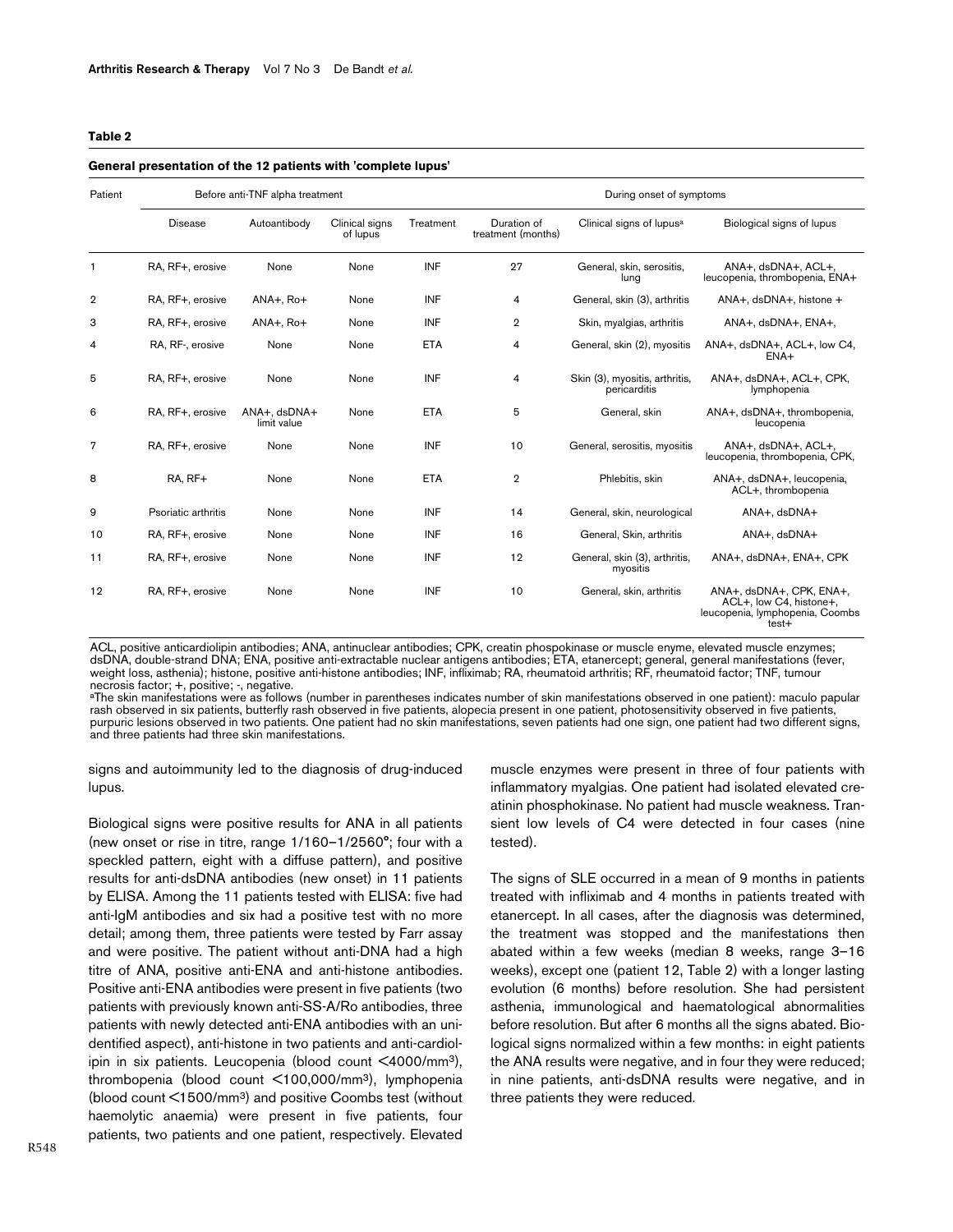### <span id="page-4-0"></span>**Table 3**

| Sign of SLE                                                                                    | Number of patients                                  |  |  |  |
|------------------------------------------------------------------------------------------------|-----------------------------------------------------|--|--|--|
| Skin $( \geq 1$ SLE skin criteria)                                                             | 11                                                  |  |  |  |
| General (fever, weight loss, asthenia)                                                         | 9                                                   |  |  |  |
| Musculoskeletal (arthritis, myositis, myalgias)                                                | 10 (6 arthritis, 3 myositis, 1 myalgia)             |  |  |  |
| Serositis, lung, neuritis, phlebitis; haematological abnormalities,<br>elevated muscle enzymes | 3, 1, 1 and 1, respectively; 12 and 3, respectively |  |  |  |
| Antibody testing                                                                               |                                                     |  |  |  |
| Positive for ANA (>1/160)                                                                      | 12                                                  |  |  |  |
| Positive for anti-dsDNA antibodies (>40 UI)                                                    | 11                                                  |  |  |  |
| Positive anti-ENA, anti-histone, anti-cardiolipid                                              | 5, 2 and 6, respectively                            |  |  |  |
| Recovery                                                                                       |                                                     |  |  |  |
| After treatment withdrawn (with/without steroids)                                              | 12 (4 and 8)                                        |  |  |  |
| Delay in recovery (median and range)                                                           | 8 weeks (3-16 weeks)                                |  |  |  |

**Signs of systemic lupus erythematosus (SLE) in 12 patients under anti-tumour necrosis factor alpha treatment**

Ten females, two males; nine patients treated with infliximab and three patients treated with etanercept. ANA, antinuclear antibodies; dsDNA, double-strand DNA; ENA, positive anti-extractable nuclear antigensantibodies.

Recovery was spontaneous without treatment in four cases. Steroids were needed in the eight other patients: two patients received topical steroids for skin lesions, two patients received intravenous methylprednisolone, and four patients received oral steroids (15–30 mg/day) for intense general signs. In no patient did SLE signs reappear.

Cautious estimations at that time (unpublished data from Schering Plough Inc. and Wyeth Inc.) indicated that about 7700 patients had been exposed to infliximab and 3800 patients had been exposed to etanercept for inflammatory arthritides in France. The incidence of lupus syndromes was thus the same with infliximab  $(15/7700 = 0.19%)$  and with etanercept  $(7/3800 = 0.18\%)$ .

## **Discussion**

We report on 22 patients treated with anti-TNF alpha for severe RA or psoriatic arthritis (15 patients receiving infliximab and seven patients receiving etanercept) with no previous sign of lupus disease who developed clinical and biological manifestations of drug-induced lupus.

We are aware that the scientific interest of a retrospective analysis is of limited value compared with a prospective study. However, at that time only isolated case reports were available. As far as we know, this survey is the only one providing further information about the clinical problem of drug-induced lupus. We hope that the national observatories and registers that have been settled in various countries around the world will precisely and prospectively answer the question of anti-TNF-induced lupus.

Analysis of the cases revealed two subgroups of patients. The first group of patients was considered by the referring physician as 'drug-induced lupus'. In our opinion these patients had what we term 'toxidermia' – that is, isolated skin manifestations in a context of autoimmunity and the absence of systemic manifestations. We are aware that some colleagues will feel uneasy with the term 'toxidermia' and would prefer to qualify these patients as 'incomplete lupus with isolated skin manifestations'. We do understand the reserve about the expression 'toxidermia' rather than 'drug-induced lupus erythematosus'. We preferred to be rigorous with the diagnosis of SLE and to use a more stringent definition (at least four ACR criteria for SLE) to describe a core of patients. Indeed, patients treated with anti-TNF (mostly infliximab rather than etanercept) have frequent and isolated skin manifestations with positive autoantibodies. The frequency of these clinical pictures is unknown but seems important regarding the frequency of autoantibodies (up to 50% for ANA, 25% for ACL and 15% for anti-DNA with infliximab) and of skin manifestations [3-7,10-12]. Do all these patients only have toxidermia in a context of autoimmunity or 'limited drug-induced skin lupus'?

The second group of 12 patients had what we considered true 'drug-induced SLE' with at least four ACR criteria and systemic manifestations, with a very acute and complete syndrome, associating general manifestations and clinical and biological signs of lupus. All 12 patients fulfilled the ACR criteria for SLE [9], and did not simply have drug-induced skin toxidermia in a context of autoimmunity. Clinicians should thus be aware that lupus syndromes may occur in patients under anti-TNF alpha treatment and may be complicated by central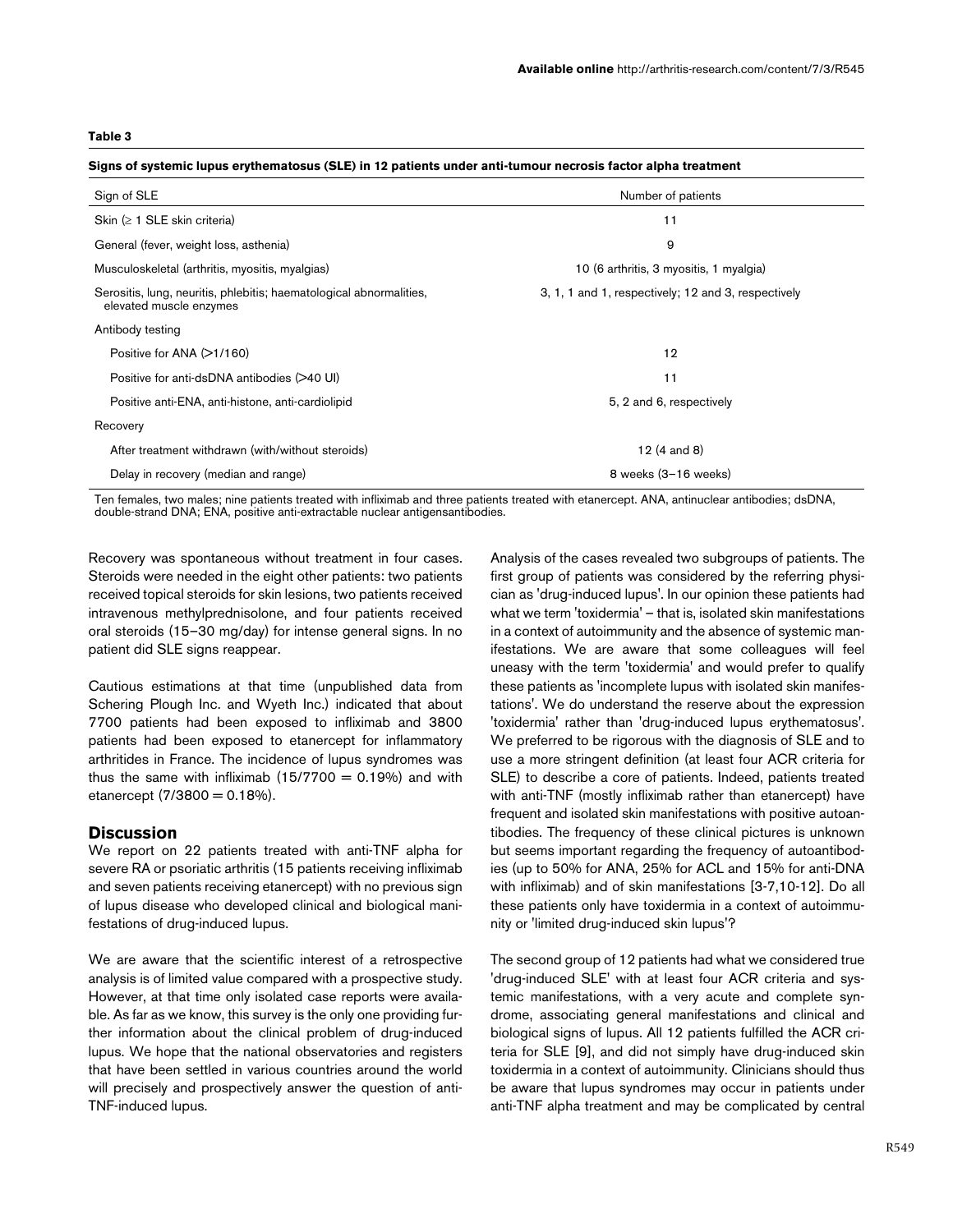nervous system signs. However, withdrawal of the drug leads to an abatement of the signs.

ACL antibodies were detected in six patients whereas only one patient had developed thrombosis. The occurrence of ACL antibodies in anti-TNF alpha-treated patient is well documented [13]: up to 25% of RA patients with anti-TNF develop IgG or IgM ACL, but thrombosis is observed in much fewer patients (about 4%). It is also known that TNF has potent antithrombotic properties [14]. It is therefore conceivable that the association of ACL antibodies and inhibition of TNF could lead to an increase number of thrombosis. Should we routinely look for ACL antibodies in our patients?

The imputability of anti-TNF therapy in inducing lupus syndrome is probable, given the temporal relationship between the onset of signs with treatment and the resolution following withdrawal of the drug in all cases. No confounding agent (such as statins) was involved in patients with myositis, myalgias or elevated creatinin phosphokinase. No other drug, known as a lupus-inducing-drug, was present in any patient.

The incidence of anti-TNF-induced lupus is difficult to evaluate. We estimated that we covered most, if not all, cases in France as of October 2003. It is possible we have missed some cases, as in all retrospective studies. However, with the opportunity to use the quite unique organized system that is the Club Rhumatismes et Inflammation website, which encompasses most if not all the physicians interested in biologics and systemic diseases, we think these missing cases are scarce. Moreover, we sent four email recall letters at 1-week intervals to detect the cases. The estimation of the number of exposed patients to the drugs is always difficult, even by the pharmaceutical companies themselves. At the time, cautious estimations from Schering Plough Inc. and Wyeth Inc. allowed one to determine the number of exposed patients to each of the drugs from the beginning of the clinical trials until the time of the study, but did not allow one to determine the length of exposition in terms of the number of patients-years. Therefore, with these estimations, it appears that no drug was more implicated than the other in lupus syndromes.

Interestingly, no case of lupus nephritis was observed in this survey. However, one case of etanercept-associated renal disease has been recently described (active urine sediment, new onset of anti-Ro, anti-Sm and anti-RNP antibodies) but no biopsy has been performed. In that case signs abated shortly after drug discontinuation [15].

The mechanism of induction remains unclear. One hypothesis could be an increase of apoptotic particles and antigens from apoptotic cells. It has been shown that RA patients had no circulating nucleosomes at the steady state and some of them had significantly higher levels of plasma nucleosomes after receiving infliximab [16]. The accumulation of nucleosomes

could possibly enhance the development of autoantibodies in subjects with appropriate genetic backgrounds.

Another hypothesis is that the suppression of the T-helper type 1 response by TNF blockers could favour a T-helper type 2 response leading to SLE, but this hypothesis needs to be tested in man. Neutralization of TNF alpha was tested in mice undergoing acute graft versus host disease using the parentinto-F1 model [17]. Monoclonal antibody against TNF alpha blocked the lymphocytopenic features characteristic of acute graft versus host disease and induced a lupus-like chronic graft versus host disease phenotype (lymphoproliferation and autoantibody production). These effects resulted from complete inhibition of detectable anti-host cytotoxic T lymphocytes. In that model the authors showed that *in vivo* blockade of TNF alpha preferentially inhibited the production of interferon gamma and blocked interferon-gamma-dependent upregulation of Fas; and that cytokines such as IL-10, IL-6, or IL-4 were not inhibited. These results suggest that a therapeutic TNF alpha blockade may promote humoral autoimmunity by selectively inhibiting the induction of a cytotoxic T lymphocyte response that would normally suppress autoreactive B cells.

A final hypothesis is the role of bacterial infections. They are increased with TNF blockers and are also powerful stimulants leading to polyclonal B-lymphocyte activation and autoantibody production. Some cases of positive anti-DNA following infection after etanercept have been reported [18]. Interestingly, the titre returned to normal values after antibiotic treatment.

In conclusion, we collected 22 cases of 'anti-TNF alphainduced lupus' based on the ACR lupus criteria in a retrospective national survey, allowing us to better define the clinical aspects of these manifestations. Given the frequency of autoantibodies in anti-TNF alpha-treated patients, we proposed to identify two subsets of patients. The first group only had skin manifestations and anti-DNA antibodies. Do these patients have 'toxidermia' in a context of autoimmunity or true 'limited drug-induced skin lupus'? Should they stop or continue treatment with anti-TNF alpha? We do not have the answer, and we let the reader decide. Whereas the second group has true drug-induced SLE (with at least four ACR criteria) and systemic manifestations (serositis, cranial neuritis). In all cases anti-TNF was stopped after diagnosis was determined, and specific manifestations abated within a few weeks. Clinicians should be aware that lupus syndromes with systemic manifestations may occur in patients receiving anti-TNF alpha treatment.

## **Competing interests**

The author(s) declare that there are no competing interests.